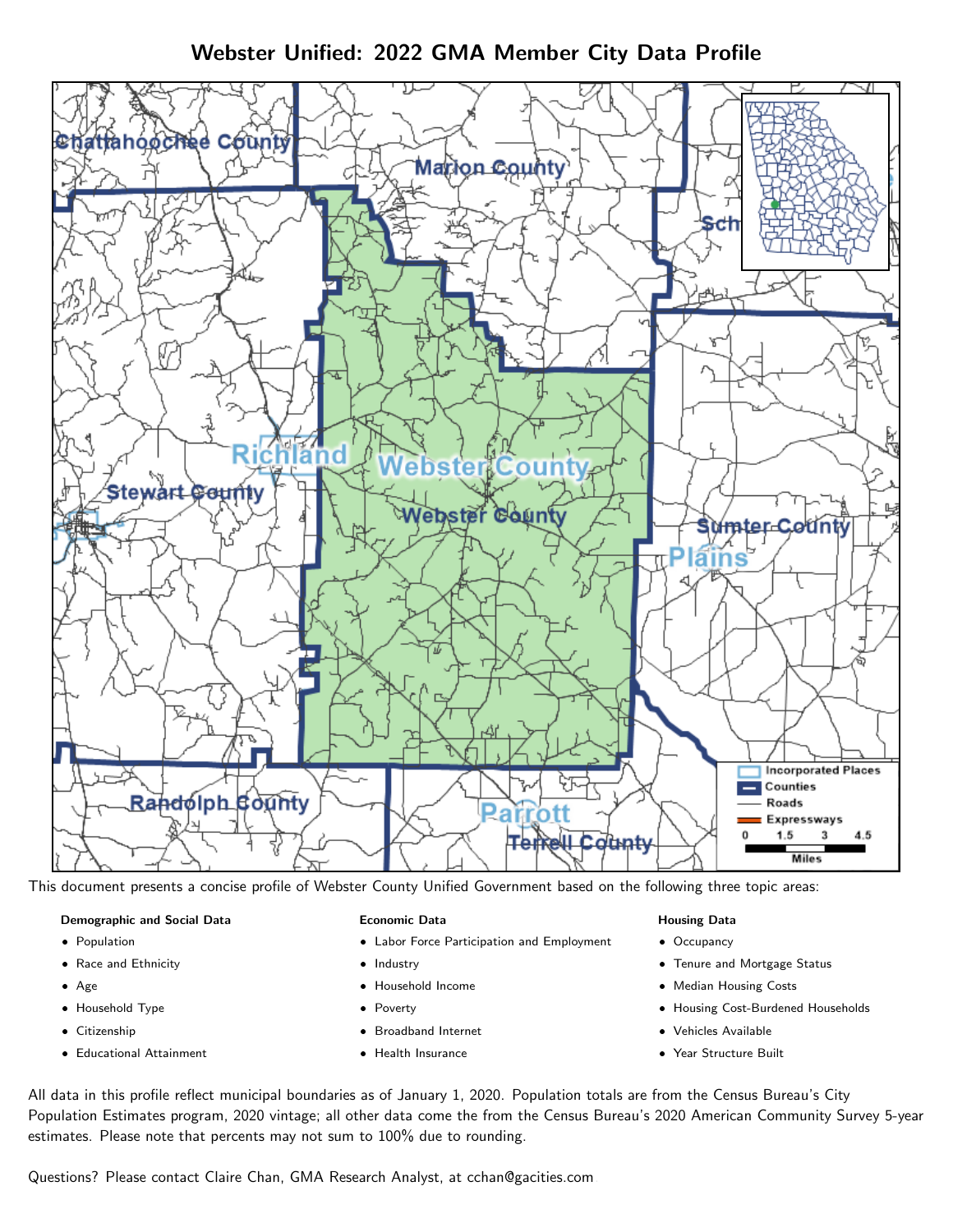## Webster Unified: Demographic and Social



0% 2% 4% 6% 8% 8% 6% 4% 2% 85 and over 80-84 75-79 70-74 65-69 60-64 55-59 50-54 45-49 40-44 35-39 30-34 25-29 20-24 15-19 10-14 5-9 Under 5

Male **Female** 

**Citizenship** 

Age



Source: American Community Survey, 2020 5-year estimates, table B05002 Source: American Community Survey, 2020 5-year estimates, table B15002

#### Race and Ethnicity



Source: U.S. Census Bureau, City Population Estimates, 2020 vintage Source: American Community Survey, 2020 5-year estimates, table B03002

# Household Type Married Couple Family 47% Single-headed Family 12% Non-family 42%

Source: American Community Survey, 2020 5-year estimates, table B01001 Source: American Community Survey, 2020 5-year estimates, table B11001

#### Educational Attainment



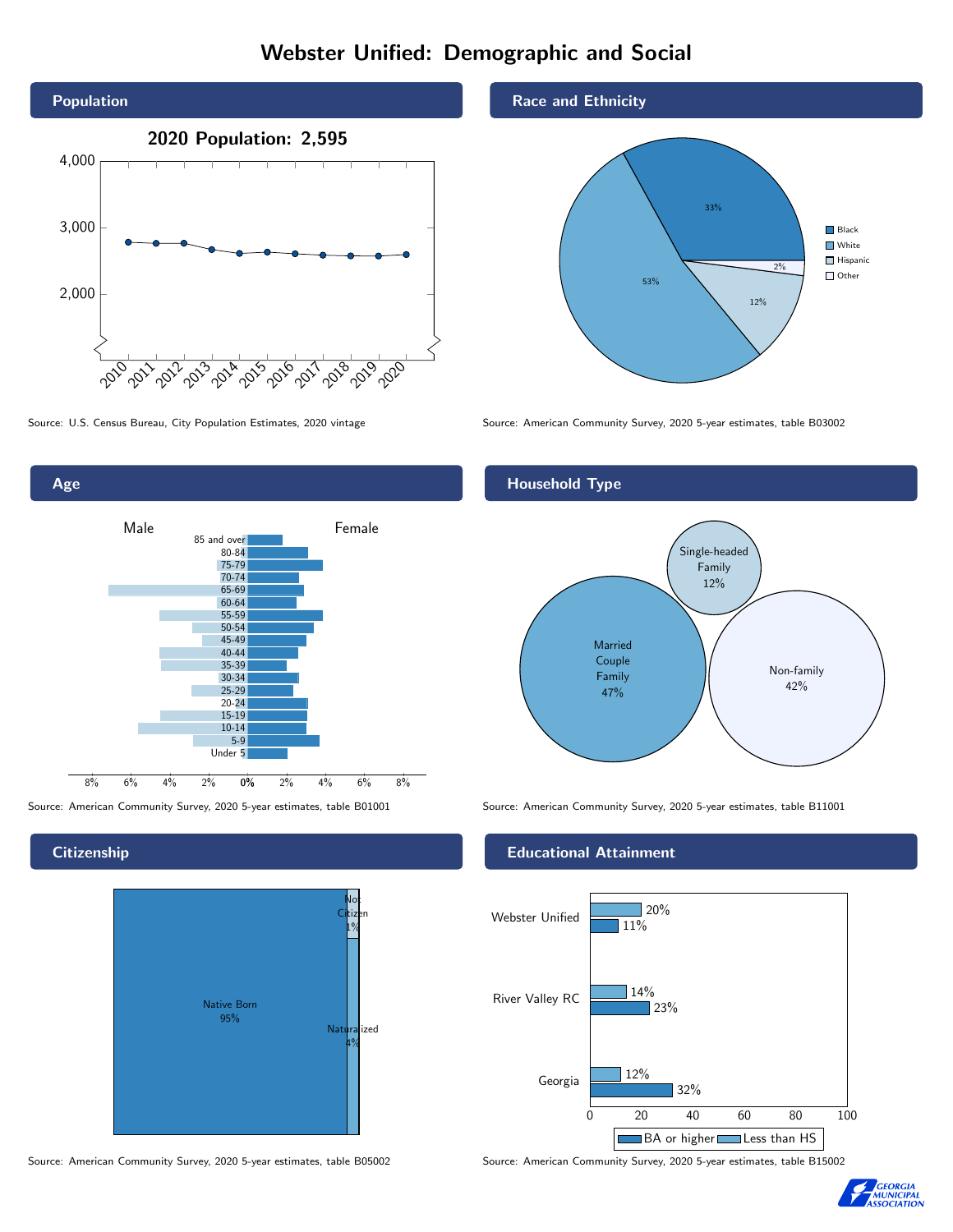## Webster Unified: Economic



Source: American Community Survey, 2020 5-year estimates, table B23001 Note: Unemployment rate is based upon the civilian labor force.

#### Industry

| Agriculture, forestry, fishing and hunting, and mining      | $7\%$ |
|-------------------------------------------------------------|-------|
| Construction                                                | 5%    |
| Manufacturing                                               | 17%   |
| <b>Wholesale Trade</b>                                      | 7%    |
| Retail Trade                                                | 7%    |
| Transportation and warehousing, and utilities               | 5%    |
| Information                                                 | $1\%$ |
| Finance and insurance, real estate, rental, leasing         | 2%    |
| Professional, scientific, mgt, administrative, waste mgt    | 3%    |
| Educational services, and health care and social assistance | 20%   |
| Arts, entertainment, recreation, accommodation, food        | $7\%$ |
| service                                                     |       |
| Other services, except public administration                | $4\%$ |
| Public administration                                       | 14%   |

Source: American Community Survey, 2020 5-year estimates, table C24030



Source: American Community Survey, 2020 5-year estimates, tables B19013 and B19025 Source: American Community Survey, 2020 5-year estimates, table B17010



#### Poverty



#### **Health Insurance**



Source: American Community Survey, 2020 5-year estimates, table B28002 Source: American Community Survey, 2020 5-year estimates, table B18135